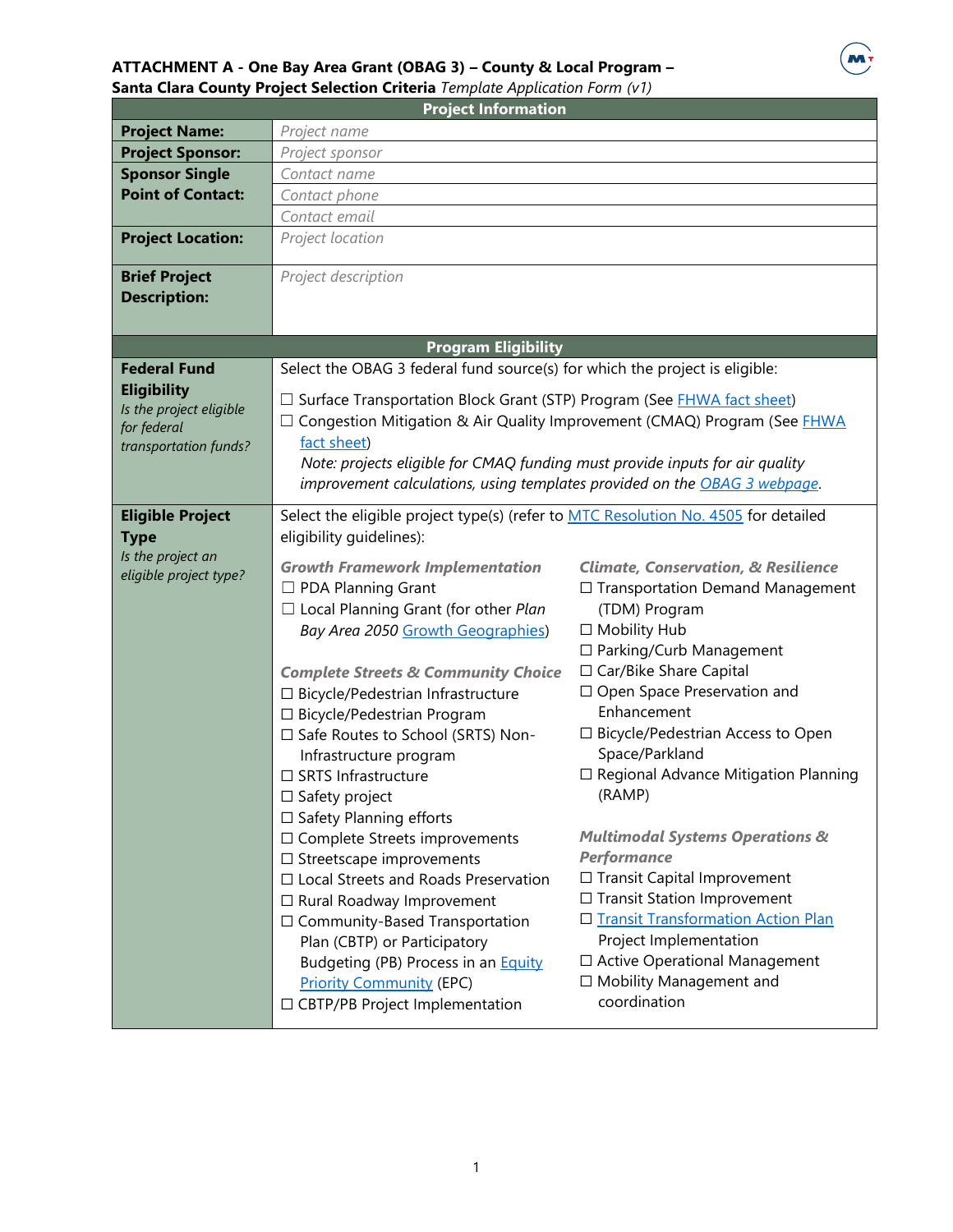## **ATTACHMENT A - One Bay Area Grant (OBAG 3) – County & Local Program –**

M

|                        | Santa Clara County Project Selection Criteria Template Application Form (v1)<br><b>Policy Alignment</b> |              |                                                                                                                                                                                  |                                               |    |
|------------------------|---------------------------------------------------------------------------------------------------------|--------------|----------------------------------------------------------------------------------------------------------------------------------------------------------------------------------|-----------------------------------------------|----|
| <b>Max Points</b>      | <b>Federal</b>                                                                                          |              | Select the federal performance measures that are supported by the project:                                                                                                       |                                               |    |
|                        | <b>Performance</b>                                                                                      |              |                                                                                                                                                                                  |                                               |    |
| 5                      | <b>Goals</b><br>How does the                                                                            | $\mathbf{1}$ | Safety: Significantly reduce traffic fatalities and serious injuries for all users on all<br>$\Box$<br>public roads and improve the safety of all public transportation systems. |                                               |    |
|                        | project support                                                                                         | $\mathbf{1}$ | Infrastructure Condition: Improve the pavement condition on the Interstate and<br>$\Box$                                                                                         |                                               |    |
|                        | federal                                                                                                 |              | National Highway System (NHS) and NHS bridges and maintain the condition of                                                                                                      |                                               |    |
|                        | performance                                                                                             |              | public transit assets in a state of good repair.                                                                                                                                 |                                               |    |
|                        | measures?                                                                                               | $\mathbf{1}$ | □ Congestion Reduction: Significantly reduce congestion on the NHS in urbanized<br>areas.                                                                                        |                                               |    |
|                        | <b>MAX 5 points</b>                                                                                     | 1            | System Reliability: Improve the reliability of the Interstate system and NHS.<br>⊔                                                                                               |                                               |    |
|                        |                                                                                                         | 1            | $\Box$ Freight Movement and Economic Vitality: Improve the reliability of the Interstate<br>system for truck travel.                                                             |                                               |    |
|                        |                                                                                                         | $\mathbf{1}$ | <b>Environmental Sustainability:</b> Maximize emission reductions from CMAQ-funded<br>ப<br>projects.                                                                             |                                               |    |
|                        |                                                                                                         |              | Describe how the project supports the selected federal performance measure(s):<br>Please describe                                                                                |                                               |    |
|                        | Plan Bay Area 2050                                                                                      |              | Describe how the project supports Plan Bay Area 2050 Strategies and/or                                                                                                           |                                               |    |
| 10                     | <b>Strategies</b>                                                                                       |              | Implementation Plan:                                                                                                                                                             | <b>Supports Transportation strategies pts</b> |    |
|                        | How does the project                                                                                    |              | Please describe which ones and how                                                                                                                                               | Yes                                           | 10 |
|                        | align with Plan Bay                                                                                     |              |                                                                                                                                                                                  | <b>Partially</b>                              | 5  |
|                        | Area 2050?                                                                                              |              |                                                                                                                                                                                  | No                                            | 1  |
|                        | <b>Regional Policy</b>                                                                                  |              | Select the regional plans and policies with which the project is aligned:                                                                                                        |                                               |    |
|                        | <b>Alignment</b><br>How does the project                                                                |              | □ Regional Safety/Vision Zero Policy                                                                                                                                             | □ Transit Oriented Communities Policy         |    |
| 5                      | align with other                                                                                        |              | MTC's <b>Equity Platform</b><br>⊔                                                                                                                                                | <b>Blue Ribbon Transit Transformation</b>     |    |
|                        | regional policies and                                                                                   |              | <b>Regional Active Transportation Plan</b><br>Ш                                                                                                                                  | <b>Action Plan</b>                            |    |
|                        | plans?                                                                                                  |              | Describe how the project aligns with the selected regional plans and/or policies:<br>Please describe                                                                             |                                               |    |
| <b>Regional Growth</b> |                                                                                                         |              | Indicate the project's relationship to Plan Bay Area 2050 Growth Geographies:                                                                                                    |                                               |    |
|                        | <b>Geographies</b>                                                                                      |              | <b>Priority Development Area (PDA)</b>                                                                                                                                           |                                               |    |
| 10                     | Does the project                                                                                        | 10           | $\Box$ Meets the uniform definition of a PDA-supportive project (within <u>one mile or less</u>                                                                                  |                                               |    |
|                        | support PBA<br>2050 Growth                                                                              |              | of a PDA boundary)                                                                                                                                                               |                                               |    |
|                        | Geographies?                                                                                            | 8            | $\Box$ Does not meet the uniform definition of a PDA-supportive project, but otherwise                                                                                           |                                               |    |
|                        |                                                                                                         |              | has a clear and direct connection to PDA implementation                                                                                                                          |                                               |    |
|                        | <b>MAX 10</b>                                                                                           |              | Please describe                                                                                                                                                                  |                                               |    |
|                        | points                                                                                                  |              |                                                                                                                                                                                  |                                               |    |
|                        |                                                                                                         | 4            | $\Box$ Included in a locally-adopted PDA plan (e.g. Specific Plan, PDA Investment and<br>Growth Strategy)                                                                        |                                               |    |
|                        |                                                                                                         |              | Locally-adopted PDA plan reference                                                                                                                                               |                                               |    |
|                        | <b>Check all</b>                                                                                        |              |                                                                                                                                                                                  |                                               |    |
|                        | applicable                                                                                              |              | <b>Transit Rich Area (TRA)</b>                                                                                                                                                   |                                               |    |
|                        | <b>boxes</b>                                                                                            | 10           | $\Box$ Within a TRA or otherwise supportive of a TRA (see $Growth Geographies$ map)                                                                                              |                                               |    |
|                        |                                                                                                         |              | Please describe                                                                                                                                                                  |                                               |    |
|                        |                                                                                                         |              | <b>Priority Production Area (PPA)</b>                                                                                                                                            |                                               |    |
|                        |                                                                                                         | 10           | $\Box$ Supports the preservation of a PPA (see $Growth Geographies$ map)                                                                                                         |                                               |    |
|                        |                                                                                                         |              |                                                                                                                                                                                  |                                               |    |
|                        |                                                                                                         |              | Please describe                                                                                                                                                                  |                                               |    |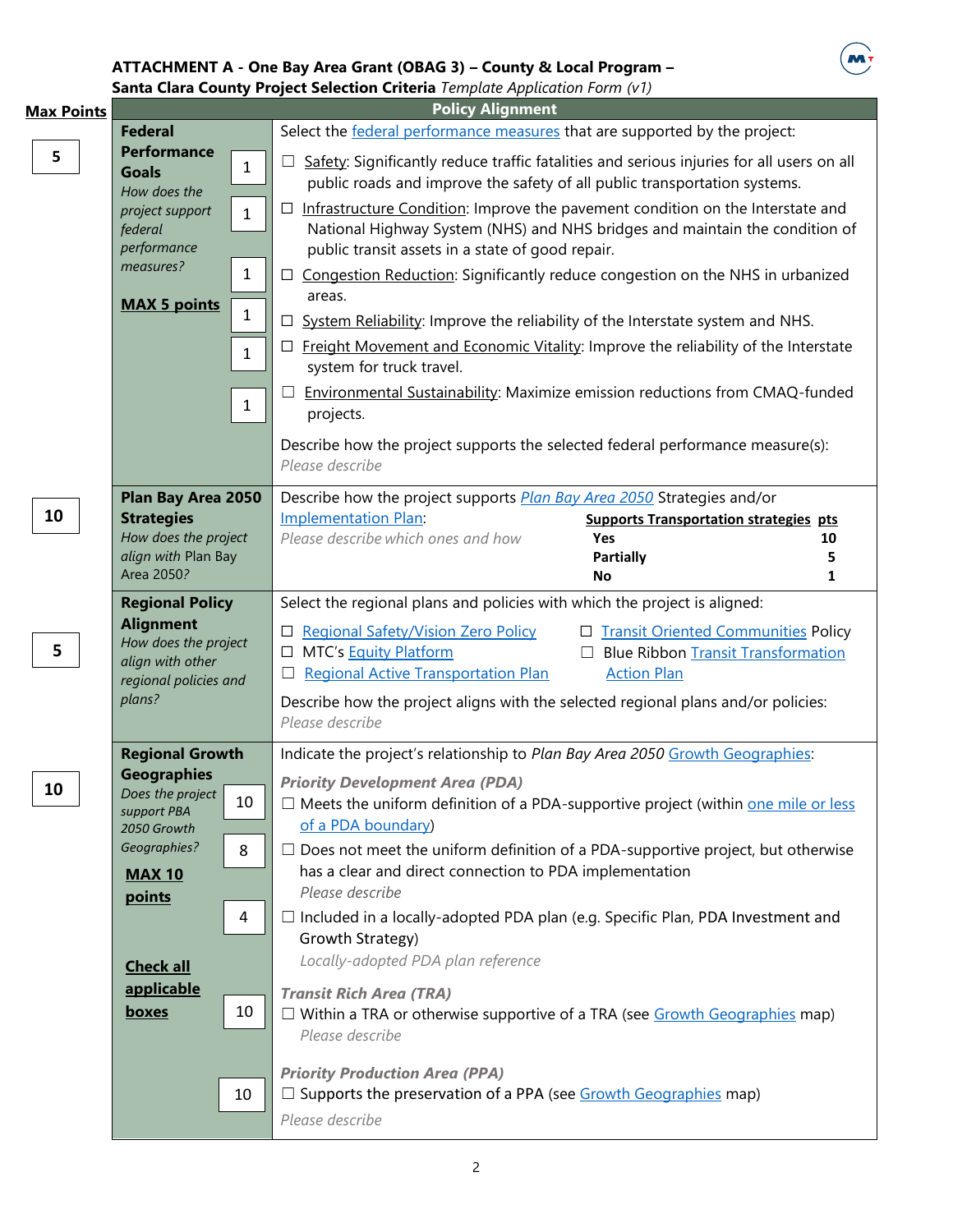## **ATTACHMENT A - One Bay Area Grant (OBAG 3) – County & Local Program –**



|                   |                                          |    | Santa Clara County Project Selection Criteria Template Application Form (v1)                   |
|-------------------|------------------------------------------|----|------------------------------------------------------------------------------------------------|
| <b>Max Points</b> | <b>Equity Priority</b>                   |    | Indicate how the project invests in historically underserved communities, including            |
|                   | <b>Communities</b>                       |    | Plan Bay Area 2050 Equity Priority Communities (EPCs):                                         |
| 10                | Does the                                 |    |                                                                                                |
|                   | project                                  | 10 | $\Box$ Located within and supportive of an EPC (see Equity Priority Communities map)           |
|                   | invest in                                |    | $\Box$ Not located within an EPC, but is otherwise supportive of an EPC or other               |
|                   | historically                             | 5  | historically underserved community                                                             |
|                   | underserved                              |    | Description of how project supports an EPC or other historically underserved                   |
|                   | communities?                             |    | community                                                                                      |
|                   |                                          |    |                                                                                                |
|                   |                                          |    |                                                                                                |
|                   | <b>Local Housing</b>                     |    | Indicate if the project is locate in a jurisdiction that has adopted policies which            |
| 10                | <b>Policies</b>                          |    | support the "3Ps" approach to affordable housing by listing the relevant adopted               |
|                   | Is the project located in                |    | policies for each element of the 3Ps. Additional guidance and resources on affordable          |
|                   | a jurisdiction with                      |    | housing policies are provided on the OBAG 3 webpage.                                           |
|                   | policies that                            |    |                                                                                                |
|                   | support                                  | 3  | Protect current residents from displacement (with emphasis on policies that have               |
|                   | affordable                               |    | demonstrated effectiveness in community stabilization and anti-displacement).                  |
|                   | housing?                                 |    | List of applicable policies                                                                    |
|                   |                                          |    |                                                                                                |
|                   |                                          | 3  | Preserve existing affordable housing (with emphasis on policies that have                      |
|                   |                                          |    | demonstrated effectiveness in community stabilization and anti-displacement).                  |
|                   |                                          |    | List of applicable policies                                                                    |
|                   |                                          |    |                                                                                                |
|                   |                                          | 4  | Produce new housing at all income levels.                                                      |
|                   |                                          |    | List of applicable policies                                                                    |
|                   |                                          |    |                                                                                                |
|                   |                                          |    |                                                                                                |
|                   |                                          |    |                                                                                                |
|                   |                                          |    | <b>Community Support</b>                                                                       |
|                   | <b>Community</b>                         |    | Indicate if the project has demonstrated community support through one or more of              |
| 10                | <b>Support</b>                           |    | the following:                                                                                 |
|                   | Does the                                 | 10 | $\Box$ Public outreach responses <b>specific to this project</b> , including comments received |
|                   | project have                             |    | at public meetings or hearings, feedback from community workshops, or survey                   |
|                   | community support,                       |    |                                                                                                |
|                   | particularly if it is                    |    | responses.                                                                                     |
|                   | located in a historically<br>underserved |    | Summary of public outreach responses                                                           |
|                   | community?                               | 5  | Project is consistent with an adopted local transportation plan.                               |
|                   |                                          |    | Description of project consistency with local plan                                             |
|                   | <b>MAX 10 points</b>                     |    |                                                                                                |
|                   |                                          |    |                                                                                                |
|                   |                                          |    | Indicate if the project has demonstrated support from <b>communities</b>                       |
|                   |                                          |    | disproportionately impacted by past discriminatory practices, including redlining,             |
|                   | <b>MAX 10 points</b>                     |    | racial covenants, urban renewal, and highway construction that divided low income              |
|                   |                                          |    | and communities of color. Resources for identifying impacted communities are                   |
|                   |                                          |    | available on the OBAG 3 webpage. Community support may be demonstrated                         |
| 10                |                                          |    | through one or more of the following:                                                          |
|                   |                                          |    |                                                                                                |
|                   |                                          | 10 | $\Box$ Prioritization of the project in a Community Based Transportation Plan (CBTP) or        |
|                   |                                          |    | Participatory Budgeting (PB) process, or a local plan that includes the proposed               |
|                   |                                          |    | project.                                                                                       |
|                   |                                          | 5  | CBTP or PB reference                                                                           |
|                   |                                          |    |                                                                                                |
|                   |                                          |    | Endorsements from a Community-Based Organizations representing historically                    |
|                   |                                          |    | underserved and potentially impacted communities.                                              |
|                   |                                          |    | Description of CBO endorsement                                                                 |